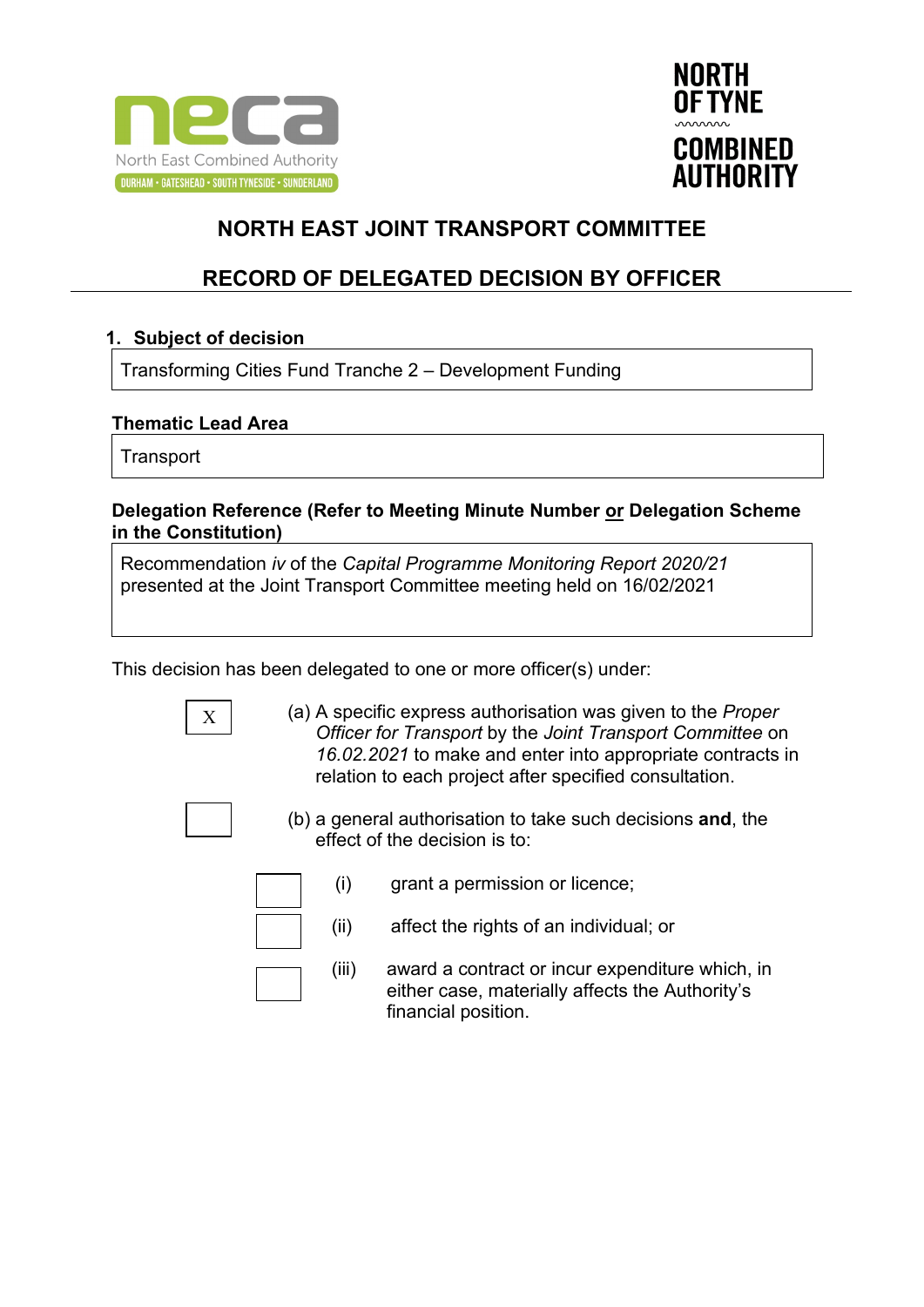



## **RECORD OF DELEGATED DECISION BY OFFICER**

### **2. Name and Title of Decision Maker**

Tobyn Hughes

Proper Officer for Transport for the North East Joint Transport Committee

Managing Director, Transport North East

Tobyn.hughes@nexus.org.uk

#### **3. Details of any Conflict of Interest and any Dispensation granted in respect of such Interest**

None

#### **4. Executive Summary**

A delegation which authorises the Managing Director, Transport North East, in consultation with the Chief Finance Officer and the Monitoring Officer to agree an advance on Transforming Cities Funding for Transforming Cities Fund Tranche 2 scheme promoters for the express purpose of advancing detailed design and scheme development works so as to bring schemes forward towards Full Business Case more quickly was agreed at the Joint Transport Committee meeting held on 16/02/2021.

This delegated decision will authorise £50,000 of advanced funds, drawn from the maximum Transforming Cities Fund grant agreed for the Newcastle Airport – Ponteland Cycle Route, to be approved. A grant funding agreement will be entered into with Northumberland County Council for these funds in order to deliver the Appraisal Summary Report, Outline Business Case and Full Business Case for the Newcastle Airport – Ponteland Cycle Route scheme.

### **5. Decision(s)**

**5(a)** Provide and enter into a Grant Funding Agreement with Northumberland County Council for £50,000 of advanced funds, drawn from the maximum Transforming Cities Fund grant agreed for the Newcastle Airport – Ponteland Cycle Route.

### **5(b) If Exempt or Confidential, please provide a reason:**

N/A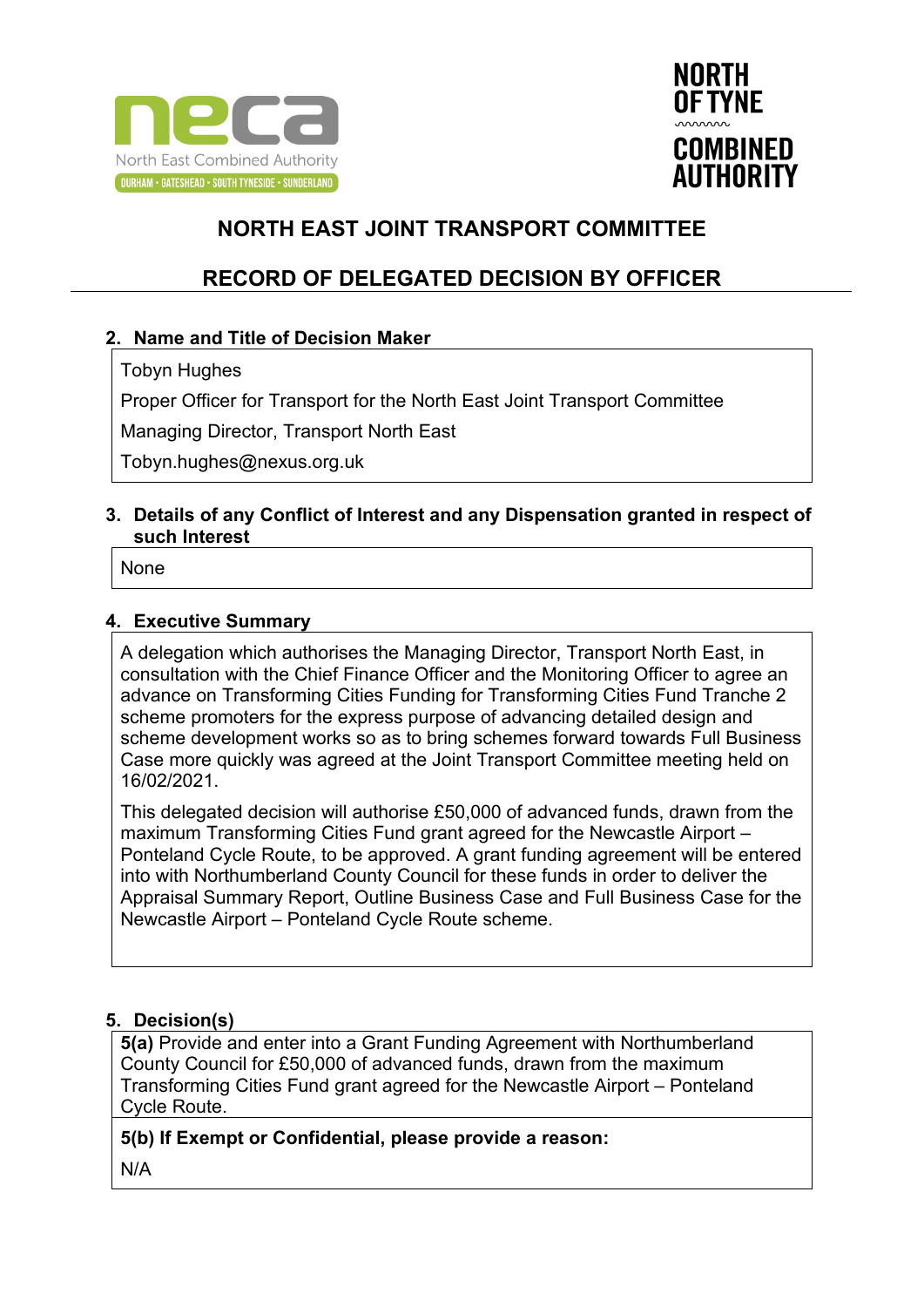



## **RECORD OF DELEGATED DECISION BY OFFICER**

### **6. Alternative options considered**

The alternative option would see the scheme promoter, Northumberland County Council, incurring development costs, at risk ahead of a final funding award from the Transforming Cities Fund. There would also be likely to be delays in the delivery of the key business case deliverables required for scheme approval.

### **7. Reasons for the Decision(s)**

Scheme promoters have requested early drawdown of scheme funding for the purposes of detailed scheme design and development. Authority was therefore sought from the Joint Transport Committee for the Managing Director, Transport North East, to agree the reprofiling of the agreed allocation of grant funding to schemes, in order to support Outline Business Case development and detailed design, subject to clawback of such payment should the scheme not progress to delivery. Such approval would be subject to compliance with all other aspects of the Joint Transport Committee Assurance Framework for Transforming Cities Fund Tranche 2, and the conditions applied by the Department for Transport to the Joint Transport Committee grant award.

Northumberland County Council have come forward with the request for £50,000 to advance development of the Newcastle Airport – Ponteland Cycle Route scheme, this funding will be utilised to deliver the Appraisal Summary Report, Outline Business Case and Full Business Case for the scheme.

### **8. Contact Officer**

Jonathan Bailes

Transport Programme Lead

[Jonathan.Bailes@transportnortheast.gov.uk](mailto:Jonathan.Bailes@transportnortheast.gov.uk)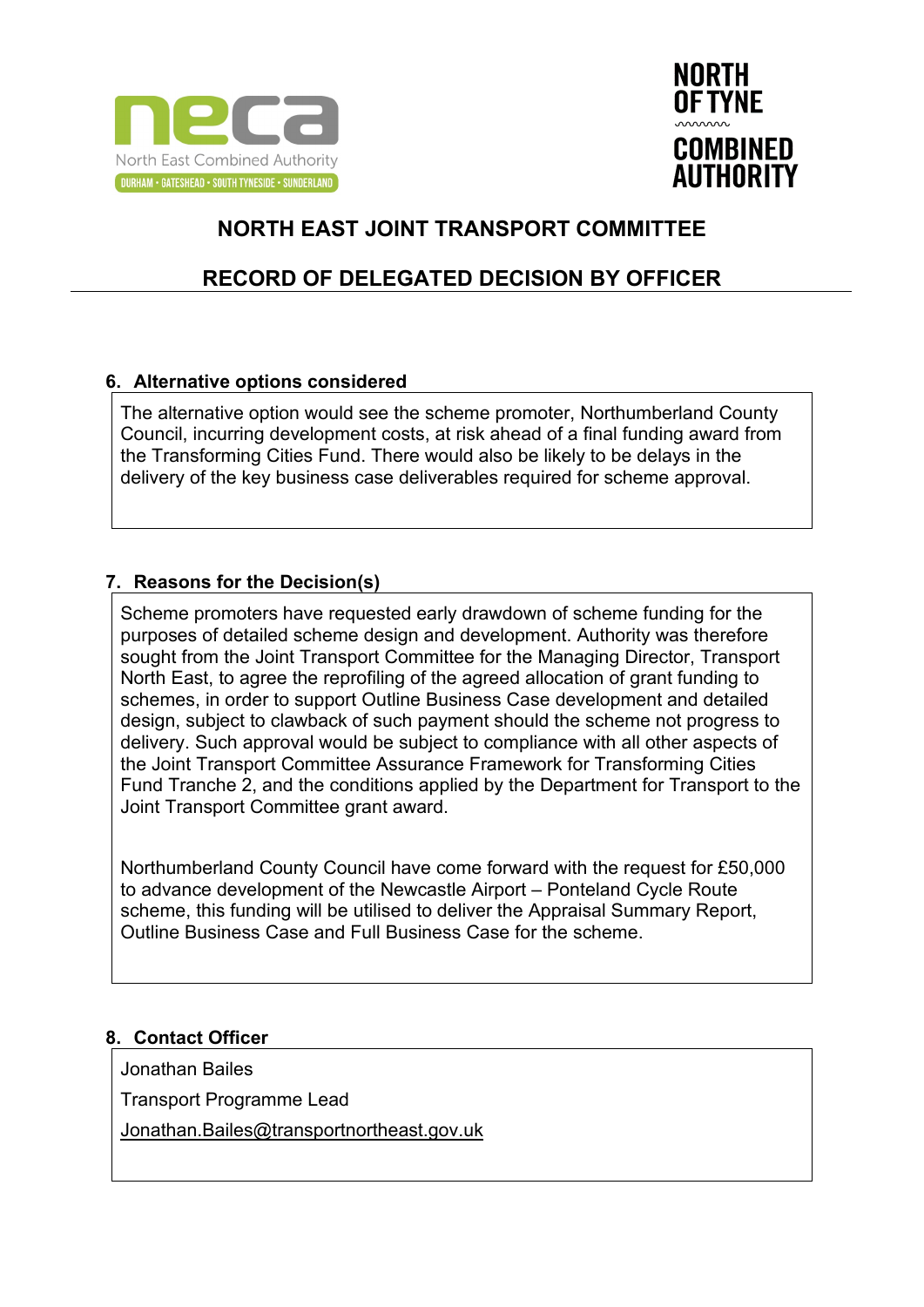



## **RECORD OF DELEGATED DECISION BY OFFICER**

### **9. Date of Publication**

20 July 2021

### **10.Date of Call-In Deadline**

### **11.Implementation Date**

### **Signature of the Decision Maker**

**………………………………………………………………..**

Please return the following to Emma Reynard in Democratic Services [\(emmareynard@gateshead.gov.uk\)](mailto:emmareynard@gateshead.gov.uk) **within 2 working days of the decision having been taken.**

- A Word version of the completed Delegated Decision report
- A Word version of the completed Delegated Decision Record
- A scanned PDF version of the completed and signed Delegated Decision Record

The Delegated Decision will be published by Democratic Services within three working days of it being taken, and it will then be open to call-in for a further five working days.